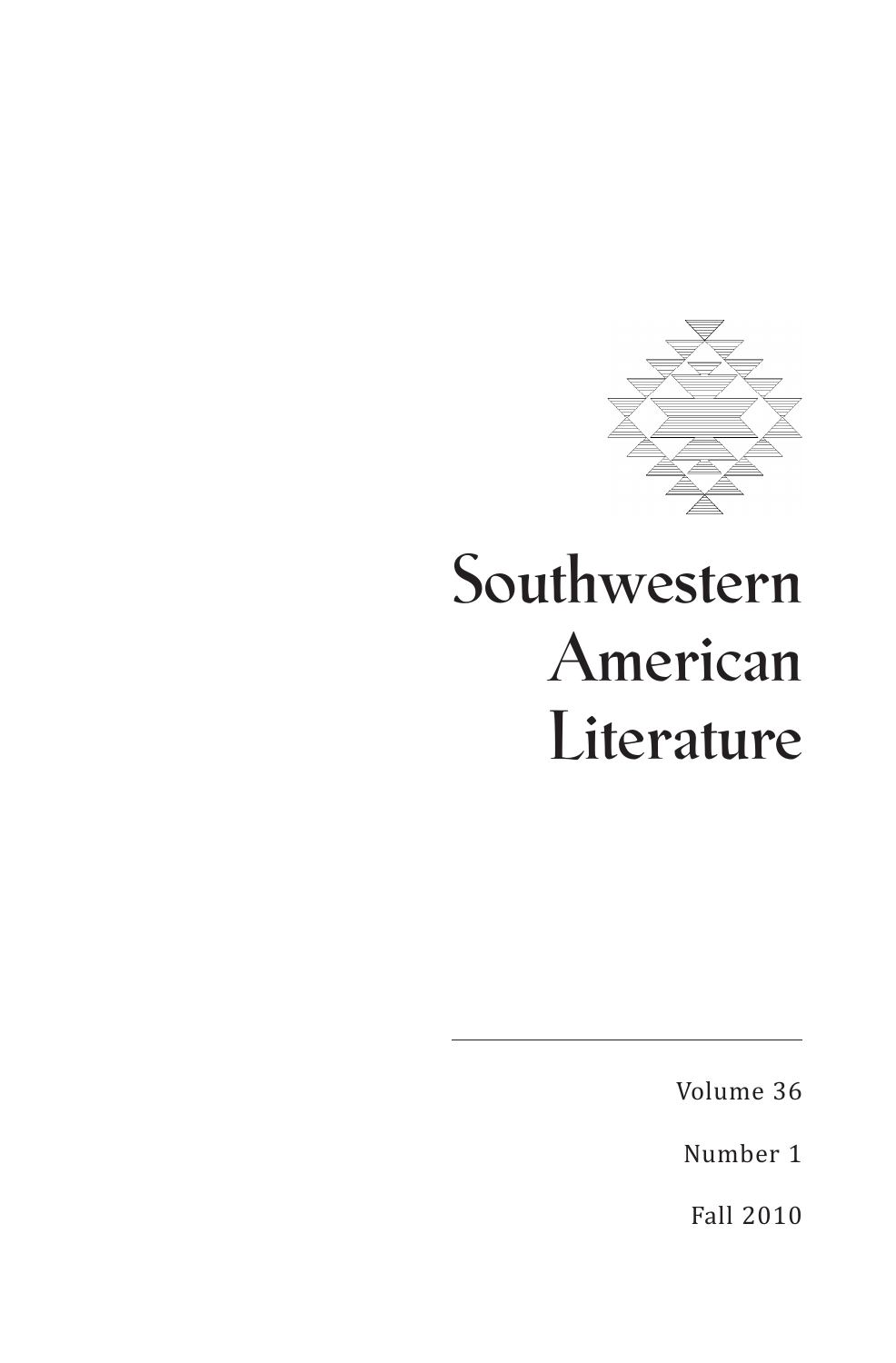### **Southwestern American Literature**

Volume 36 Number 1 Fall 2010

Editors Mark Busby Dick Heaberlin

Assistant Editor Twister Marquiss

Editorial Associate Linda Busby

Editorial Assistant / Business Manager Tammy Gonzales

Editorial Interns Lauren Black Tonya Burrows Josh Collins Kat Decker Carter Maddox Giovanni Metcalf David Smith Rose Verstynen E. D. Watson Spencer Williamson

Editorial Advisors Collin Bost Jason Coates John Dean Laura E. Decker Chad Hammett Jack Kaulfus Tessa Mann David Meischen Sarah Morrison Heather Robinson

Student Assistants Jamie Alas Cynthia Rodriguez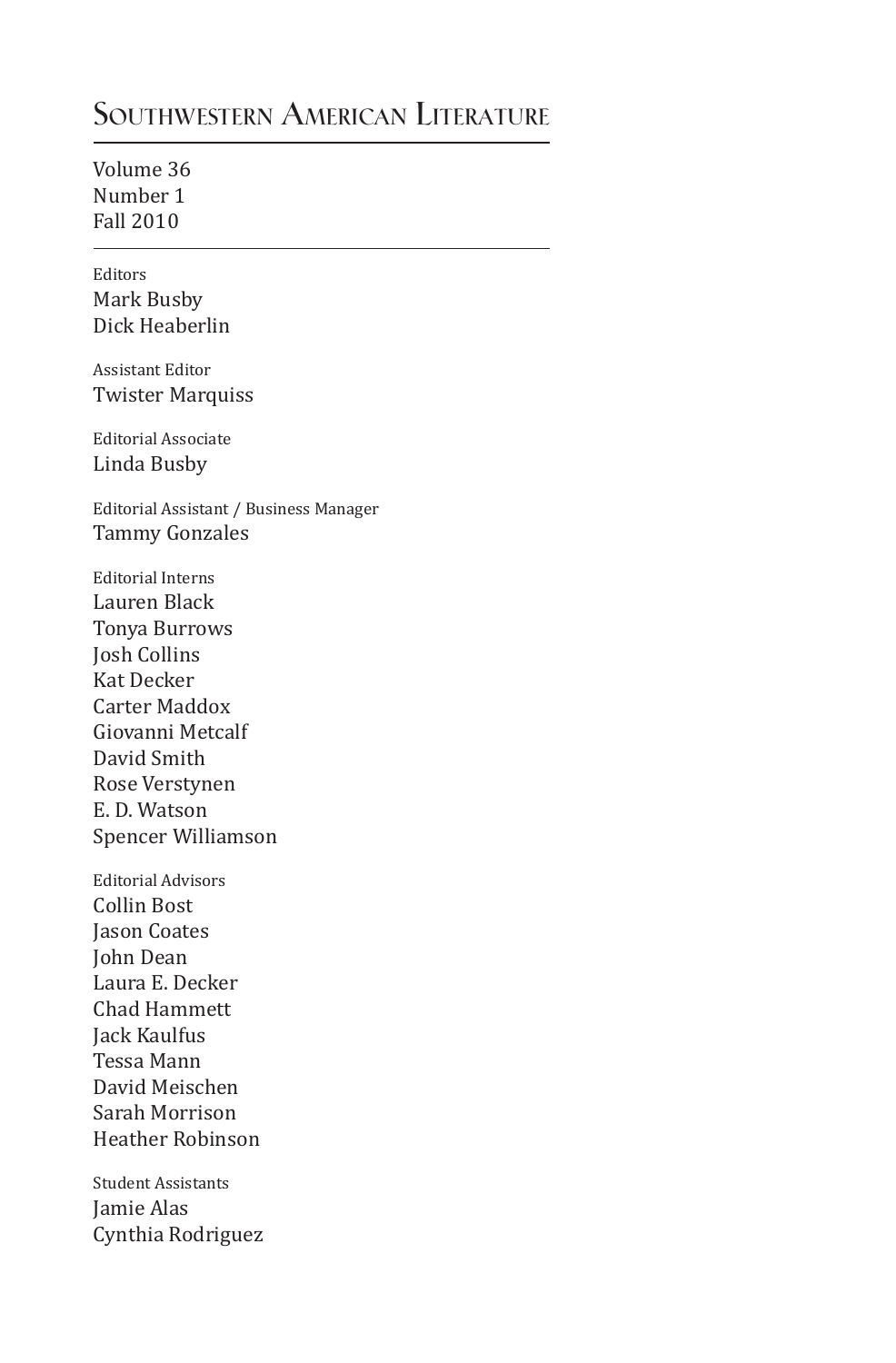

| <b>Editors' Note</b><br>Mark Busby<br>Dick Heaberlin | 5   | Phases and Stages                                                                                       |
|------------------------------------------------------|-----|---------------------------------------------------------------------------------------------------------|
| <b>Illustration</b><br><b>Mathew Reynolds</b>        | 7   | Border Conflict: A Grand Canyon                                                                         |
| <b>Nonfiction</b><br>Petra Mundik                    | 9   | "All Was Fear and Marvel":<br>The Experience of the Sacred<br>in Cormac McCarthy's The Crossing: Book I |
| Richard Black                                        | 33  | Real-Life Legends<br>and Reluctant Revolutionaries:<br>Stephen Harrigan's The Gates of the Alamo        |
| Don Graham                                           | 51  | In Absentia:<br>Texas Writers in the Great Depression                                                   |
| <b>Fiction</b><br>J. Boyer                           | 63  | Two Ways Inn                                                                                            |
| <b>Gleah Powers</b>                                  | 73  | Edna and Luna                                                                                           |
| Andrew Howard                                        | 84. | This Part of the World                                                                                  |
| <b>Poetry</b><br><b>Carol Hamilton</b>               |     | 95 Petition                                                                                             |
| Michael Hogan                                        | 96  | View from the Garden                                                                                    |
|                                                      | 98  | Café Manolo                                                                                             |
| Jeffrey Alfier                                       | 99  | Coyote in a Volcanic Field                                                                              |
|                                                      |     | 100 Sierra del Tigre                                                                                    |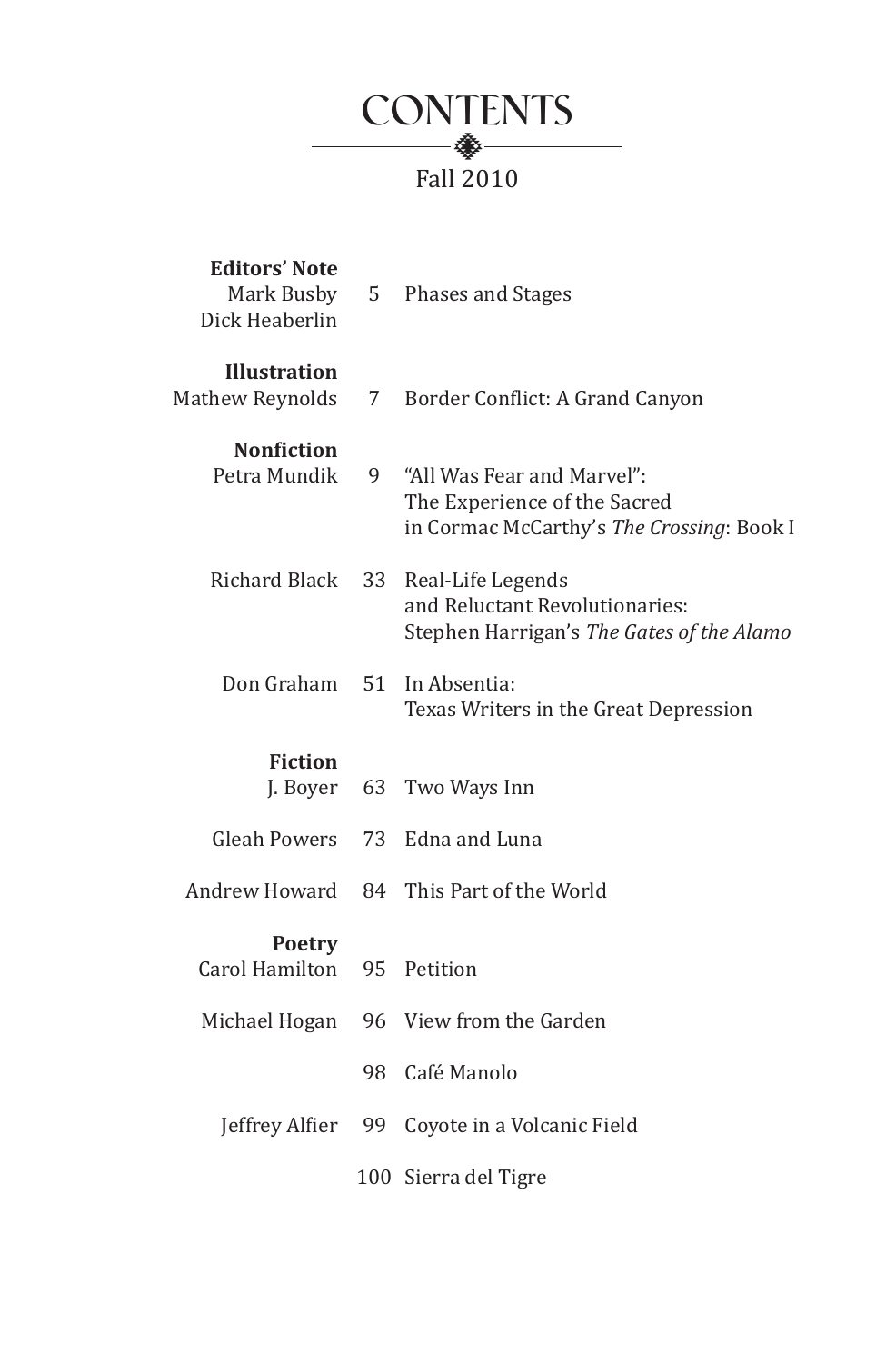| <b>Book Reviews</b>  |                                                                                                                                       |
|----------------------|---------------------------------------------------------------------------------------------------------------------------------------|
| Robert Murray Davis  | 101 In the Remington Moment<br>by Stephen Tatum                                                                                       |
|                      | 102 Across the Great Divide:<br>A Photo Chronicle of the Counterculture<br>by Roberta Price                                           |
| Joel Minor           | 104 House of Hits:<br>The Story of Houston's<br>Gold Star/SugarHill Recording Studios<br>by Andy Bradley and Roger Wood               |
| Joseph Haske         | 106 Simon J. Ortiz:<br>A Poetic Legacy of Indigenous Continuance<br>edited by Susan Berry Brill de Ramírez<br>and Evelina Zuni Lucero |
| Jim Welsh            | 108 Adventures in Reading Cormac McCarthy<br>by Peter Josyph                                                                          |
| Randi Eldevik        | 111 The Green Corn Rebellion: A Novel<br>by William Cunningham                                                                        |
| Herb Thompson        | 113 The Sacred White Turkey<br>by Frances Washburn                                                                                    |
| Clay Reynolds        | 115 Day of the Dead/Día de los Muertos<br>by Manuel Luis Martínez                                                                     |
| Donald Mace Williams | 117 Spare Parts<br>by Ken Hada                                                                                                        |
| Jennifer Belcik      | 119 So Late, So Soon:<br>New and Selected Poems<br>by Carol Moldaw                                                                    |

**Contributors** 122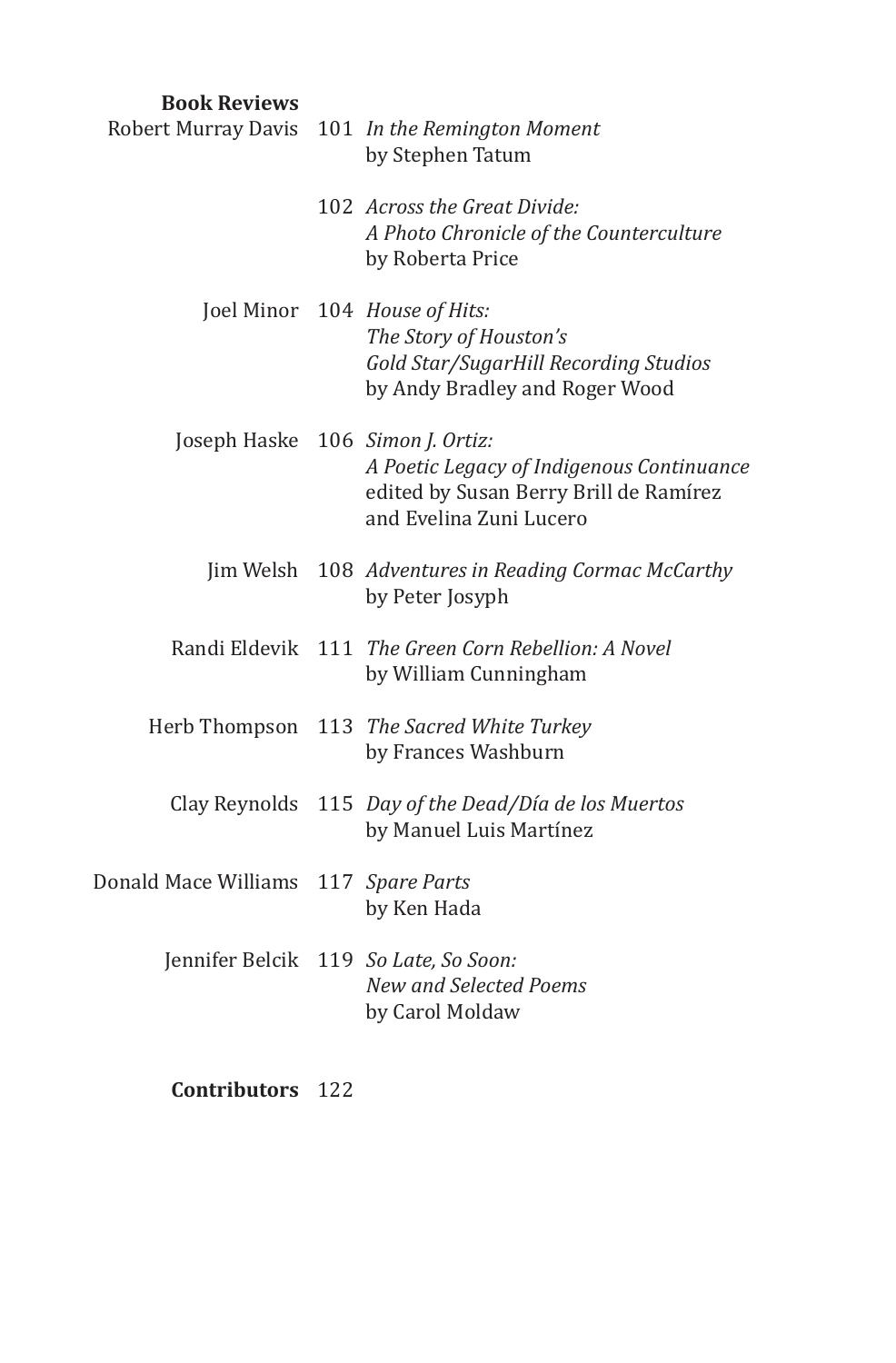## **Contributors**



#### **Jeffrey Alfier | California**

Jeffrey Alfier is a Pushcart Prize nominee whose poems have appeared recently in *Borderlands: Texas Poetry Review* and *South Poetry Magazine* (UK), with work forthcoming in *New York Quarterly*. His chapbooks are *Strangers Within the Gate* (2005) and *Offloading the Wounded* (2010), and *Before the Troubadour Exits*, which will be out this winter from Kindred Spirit Press. He serves as co-editor of *San Pedro River Review*.



#### **Richard Black | Missouri**

Richard Black is a native Texan and an M.A. graduate of Texas State University. He holds a Ph.D. in English language and literature from the University of Tulsa and is an assistant professor of English at Northwest Missouri State University, where he also serves as an associate editor of *The Laurel Review*. His fiction appears in *New Texas: A Journal of Literature and Culture*.



#### **J. Boyer | Arizona**

J. Boyer teaches in the creative writing program of Arizona State University.



#### **Don Graham | Texas**

Don Graham is the J. Frank Dobie Regents Professor of American & British Literature at the University of Texas at Austin. His most recent book, *State of Minds: Texas Culture and Its Discontents*, is scheduled for publication in February 2011. Graham is also a writer-at-large for *Texas Monthly*.



#### **Carol Hamilton | Oklahoma**

Carol Hamilton, a former Poet Laureate of Oklahoma, has recent and upcoming publications in *South Carolina Review, Poet Lore, Atlanta Review, Willard and Maple, RE:AL, The Aurorean, California Quarterly, Tulane Review, Abbey, Ship of Fools, Cold Mountain Review,* and others. Her most recent books are *Umberto Eco Lost His Gun* from Pudding House Press, *Contrapuntal*, and soon-to-be-published *Master of Theater: Peter the Great* from Finishing Line Press.